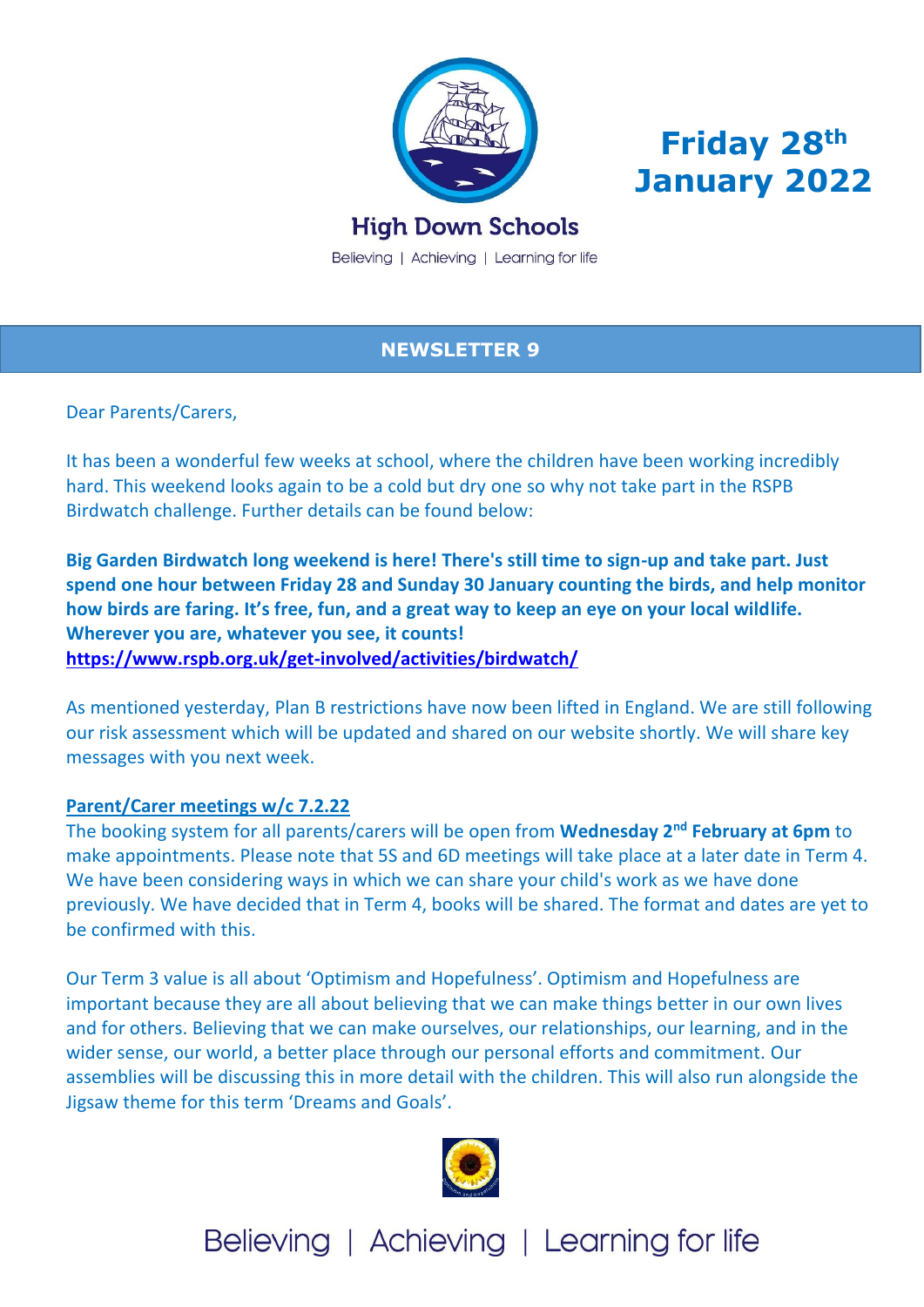# Rhodri Hopkins Executive Deputy Headteacher

## **Home Learning**

If your child is isolating due to covid and feels well enough, the remote home learning planners can be found on your child's Microsoft Teams account, along with additional resources. Assignments will also be set on Teams. If you have any problems logging in then please contact Lisa on [office@highdownschools.org.](mailto:office@highdownschools.org)

Chromebooks and laptops are also available from School if you do not have the technology at home and again please contact the office on [office@highdownschools.org.](mailto:office@highdownschools.org)

#### **Year 1 Houses and Homes**

Mrs Cook who is a Construction Manager came in to talk to Year One all about her job. The children thought of some great questions to ask and they listened very carefully. She explained the process that is involved in building a house and all the things that need to be thought of. The children thoroughly enjoyed it, thank you.

This week we have all been on a walk around the local area to look at different types of homes. It was great to be able to take the children out of school to experience this. Many thanks to all the parents that were able to make this possible.







#### **Infant School Celebration Service:**

#### **21st January 2022**

**Puffins:** Riley, Leo D, Gracie; **Swans:** Phoebe K & Eddie; **Penguins:** Max & Joseph; **Pelicans:** Aiden & Logan

## **28th January 2022**

**Puffins:** Sophie, Theo, Bellatrix; **Parrots:** Eli, Noah L, Indy; **Ducks:** Sophie & Beau; **Owls:** Finley & Theo; **Falcons:** Isaac & Finnley

Because of Forest School, we have changed the rotation for the Reception classes, but rest assured, all classes and children will get the chance to shine!



# **Junior Golden Book Assembly:**

**21st January 2022 Years 3 & 4** – Jesse and Louisa 3AB, Harper and Elena 3T, Arthur and Frankie 3W, Tyggie and

Believing | Achieving | Learning for life